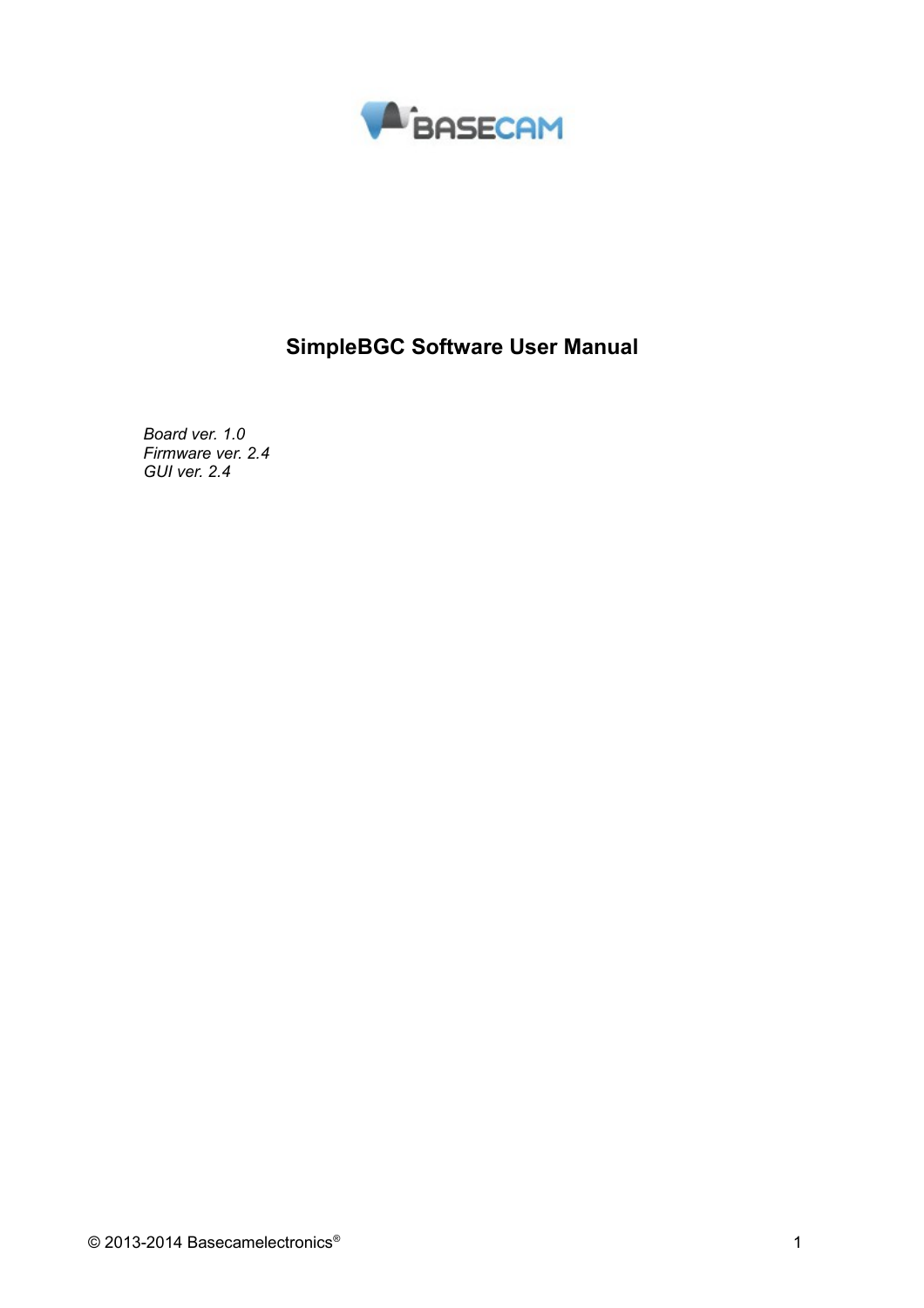## *Connection to PC*

To connect the main controller board equipped with an FTDI interface to a PC you will need a USB-toserial converter and a suitable software driver. For board versions with integrated USB interface you will need a miniUSB cable. For a USB connection you'll need to install the appropriate software driver. Depending on your controller, the FTDI chip driver might be [http://www.ftdichip.com/Drivers/VCP.htm,](http://www.ftdichip.com/Drivers/VCP.htm) or for the CP2102 chip use

[http://www.silabs.com/products/mcu/pages/usbtouartbridgevcpdrivers.aspx.](http://www.silabs.com/products/mcu/pages/usbtouartbridgevcpdrivers.aspx) In both cases, after you install the driver and connecting the board, a new virtual COM port will be created. You will need to choose this COM port in the SimleBGC software (GUI) to initiate the connection.



*The GUI starts in the English version of the user interface. To change the interface language, choose one in the 'language' menu and restart the program.*

Follow these steps to connect your main controller board to the GUI software:

- Connect the FTDI adapter cable with the right polarity (Black wire usually is the "ground" wire), or use mini-USB cable in case of USB port is present on board.
- Start the GUI, select correct COM-port from the list, and click **"Connect"**. After the connection is established, all board settings and profiles will be loaded into the GUI. . You can re-load the current board parameters anytime by clicking the **"READ"** button.
- After adjusting parameters in the GUI you should write them to the controller board by clicking the **"WRITE"** button. Only the current profile parameters will be saved to the board. To return to the default settings push the **"RESET TO DEFAULTS"** button.
- To choose a different profile (with different settings) select it from the list of profiles (located in the upper right corner of the GUI window). You can store different settings as three different profiles onto the controller board. You can switch profiles saved on the board by choosing the profile in the GUI or by pressing the MENU button on the controller board.

Remember that some settings are common for all profiles and can not be saved on a per profile basis. Parameters such as sensor orientation, hardware configuration, RC inputs, and motors outs are the same across all profiles.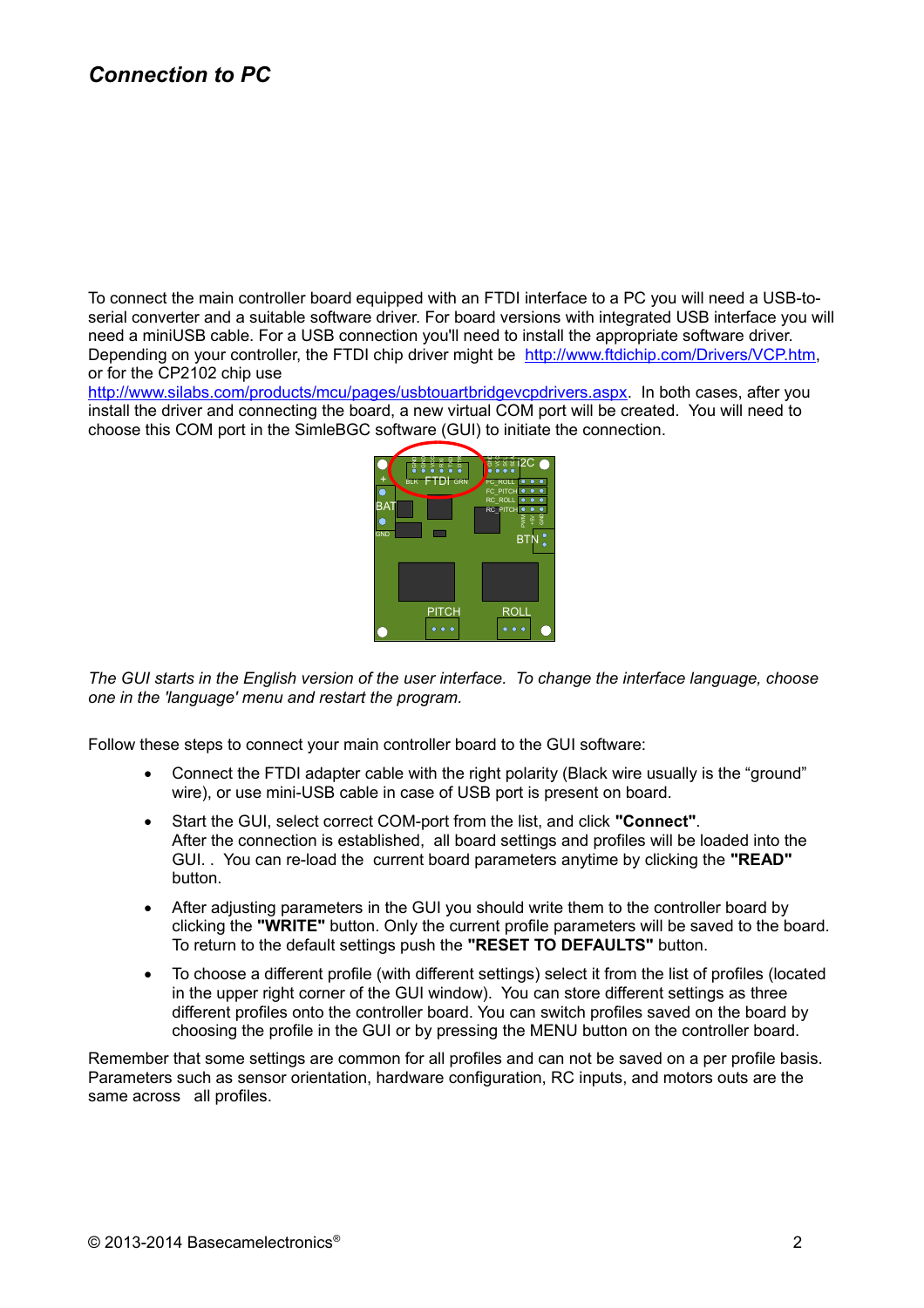# *GUI Blocks*

| File Language View Help<br>Connection<br>Profile<br><b>Disconnect</b><br>COM27<br>Rename<br>Profile3<br>$\sim$<br>Load<br>Save<br>version 1.0<br>2.40 b6<br>http://www.simplebgc.com<br>Firmware:<br>Board:<br><b>Basic</b><br>Advanced<br>RC Settings<br>Service<br>Follow mode<br>Realtime Data<br>Firmware upgrade<br>PID Controller<br>Motor Configuration<br>P<br>D<br>NUM.POLES<br>POWER<br><b>INVERT</b><br><b>ROLL</b><br><b>ROLL</b><br>$0.2\degree$<br>$20^\circ$<br>$50^\circ$<br>$18^\circ$<br>$30^\circ$<br>$200^\circ$<br>☑<br>PITCH<br><b>PITCH</b><br>$0.3^\circ$<br>$18^\circ$<br>$100^\circ$<br>$14^\circ$<br>30 <sup>o</sup><br>$150^\circ$<br>П<br>$-1.65$ 2.64<br>YAW<br>YAW<br>$25^\circ$<br>$50^\circ$<br>$24^\circ$<br>$0.2^\circ$<br>$200^\circ$<br>⊽<br>$25^\circ$<br>dg/sec <sup>2</sup><br>AUTO<br>$800^\circ$<br>Init accelerations<br><b>ANCIEN</b><br><b>External FC Gain</b><br>Sensor<br><b>ROLL</b><br>Axis TOP<br><b>RIGHT</b><br>$-X$<br>$-Z$<br>$0\sqrt[4]{x}$<br>in 19<br><b>ROLL</b><br>Skip Gyro calibration at startup<br><b>PITCH</b><br>$0 \frac{\gamma}{\mathsf{v}}$<br>AUTO<br>CALIB.GYRO<br>CALIB.ACC<br>$0.42$ 0.4<br><b>ANTINER</b><br>MOTORS ON/OFF<br>USE DEFAULTS<br><b>READ</b><br><b>WRITE</b><br><b>GELLER</b><br>Cycle time:<br>I2C errors: 0<br>952<br><b>BAT</b><br>10.9<br>Parameters successfully loaded from board. | SimpleBGC GUI v2.40 b6 | $\begin{array}{c c c c c} \hline \multicolumn{3}{c }{\textbf{a}} & \multicolumn{3}{c }{\textbf{b}} \\ \hline \multicolumn{3}{c }{\textbf{b}} & \multicolumn{3}{c }{\textbf{c}} & \multicolumn{3}{c }{\textbf{c}} \\ \hline \multicolumn{3}{c }{\textbf{b}} & \multicolumn{3}{c }{\textbf{c}} & \multicolumn{3}{c }{\textbf{c}} \\ \hline \multicolumn{3}{c }{\textbf{b}} & \multicolumn{3}{c }{\textbf{c}} & \multicolumn{3}{c }{\textbf{d}} \\ \hline \multic$<br>$\mathbf{x}$ |  |
|---------------------------------------------------------------------------------------------------------------------------------------------------------------------------------------------------------------------------------------------------------------------------------------------------------------------------------------------------------------------------------------------------------------------------------------------------------------------------------------------------------------------------------------------------------------------------------------------------------------------------------------------------------------------------------------------------------------------------------------------------------------------------------------------------------------------------------------------------------------------------------------------------------------------------------------------------------------------------------------------------------------------------------------------------------------------------------------------------------------------------------------------------------------------------------------------------------------------------------------------------------------------------------------------------------------------------------------------------------------------------------|------------------------|---------------------------------------------------------------------------------------------------------------------------------------------------------------------------------------------------------------------------------------------------------------------------------------------------------------------------------------------------------------------------------------------------------------------------------------------------------------------------------|--|
|                                                                                                                                                                                                                                                                                                                                                                                                                                                                                                                                                                                                                                                                                                                                                                                                                                                                                                                                                                                                                                                                                                                                                                                                                                                                                                                                                                                 |                        |                                                                                                                                                                                                                                                                                                                                                                                                                                                                                 |  |
|                                                                                                                                                                                                                                                                                                                                                                                                                                                                                                                                                                                                                                                                                                                                                                                                                                                                                                                                                                                                                                                                                                                                                                                                                                                                                                                                                                                 |                        |                                                                                                                                                                                                                                                                                                                                                                                                                                                                                 |  |
|                                                                                                                                                                                                                                                                                                                                                                                                                                                                                                                                                                                                                                                                                                                                                                                                                                                                                                                                                                                                                                                                                                                                                                                                                                                                                                                                                                                 |                        |                                                                                                                                                                                                                                                                                                                                                                                                                                                                                 |  |
|                                                                                                                                                                                                                                                                                                                                                                                                                                                                                                                                                                                                                                                                                                                                                                                                                                                                                                                                                                                                                                                                                                                                                                                                                                                                                                                                                                                 |                        |                                                                                                                                                                                                                                                                                                                                                                                                                                                                                 |  |
|                                                                                                                                                                                                                                                                                                                                                                                                                                                                                                                                                                                                                                                                                                                                                                                                                                                                                                                                                                                                                                                                                                                                                                                                                                                                                                                                                                                 |                        |                                                                                                                                                                                                                                                                                                                                                                                                                                                                                 |  |
|                                                                                                                                                                                                                                                                                                                                                                                                                                                                                                                                                                                                                                                                                                                                                                                                                                                                                                                                                                                                                                                                                                                                                                                                                                                                                                                                                                                 |                        |                                                                                                                                                                                                                                                                                                                                                                                                                                                                                 |  |
|                                                                                                                                                                                                                                                                                                                                                                                                                                                                                                                                                                                                                                                                                                                                                                                                                                                                                                                                                                                                                                                                                                                                                                                                                                                                                                                                                                                 |                        |                                                                                                                                                                                                                                                                                                                                                                                                                                                                                 |  |

*The GUI contains different functional blocks:*

- 1. Configuration block in the central part of the window, organized by 'tab':
	- Basic Basic gimbal stabilization settings. Adjusting these settings is usually adequate to achieve good camera stabilization.
	- Advanced More precise tuning options.
	- RC Settings settings to control the gimbal roll/pitch/yaw orientation with RC inputs.
	- Follow Mode settings related to special mode of the camera control.
	- Menu Button Specify the behavior of the MENU button (located on the controller board or mounted externally)
	- Real-time Data real-time sensor data monitoring. This screen is extremely helpful in tuning your gimbal performance. Firmware Update — Firmware and GUI software versions and update options.
- 2. Connection COM-port selection and connection status.
- 3. Profile Profile selection, loading, re-naming, and saving.
- 4. Control Panel graphic visualization of gimbal orientation angles in three axes.
	- *Black arrows are displaying the angles, blue arrows are a 10x time magnification to provide higher precision. Red marks show target angles that gimbal should keep.*
	- *Thin blue lines shows the maximum (peak) deflection from the central, neutral point.*
	- *Blue digits show* peak *deflection amplitude. Using these numbers,* stabilization *quality* can *be estimated.*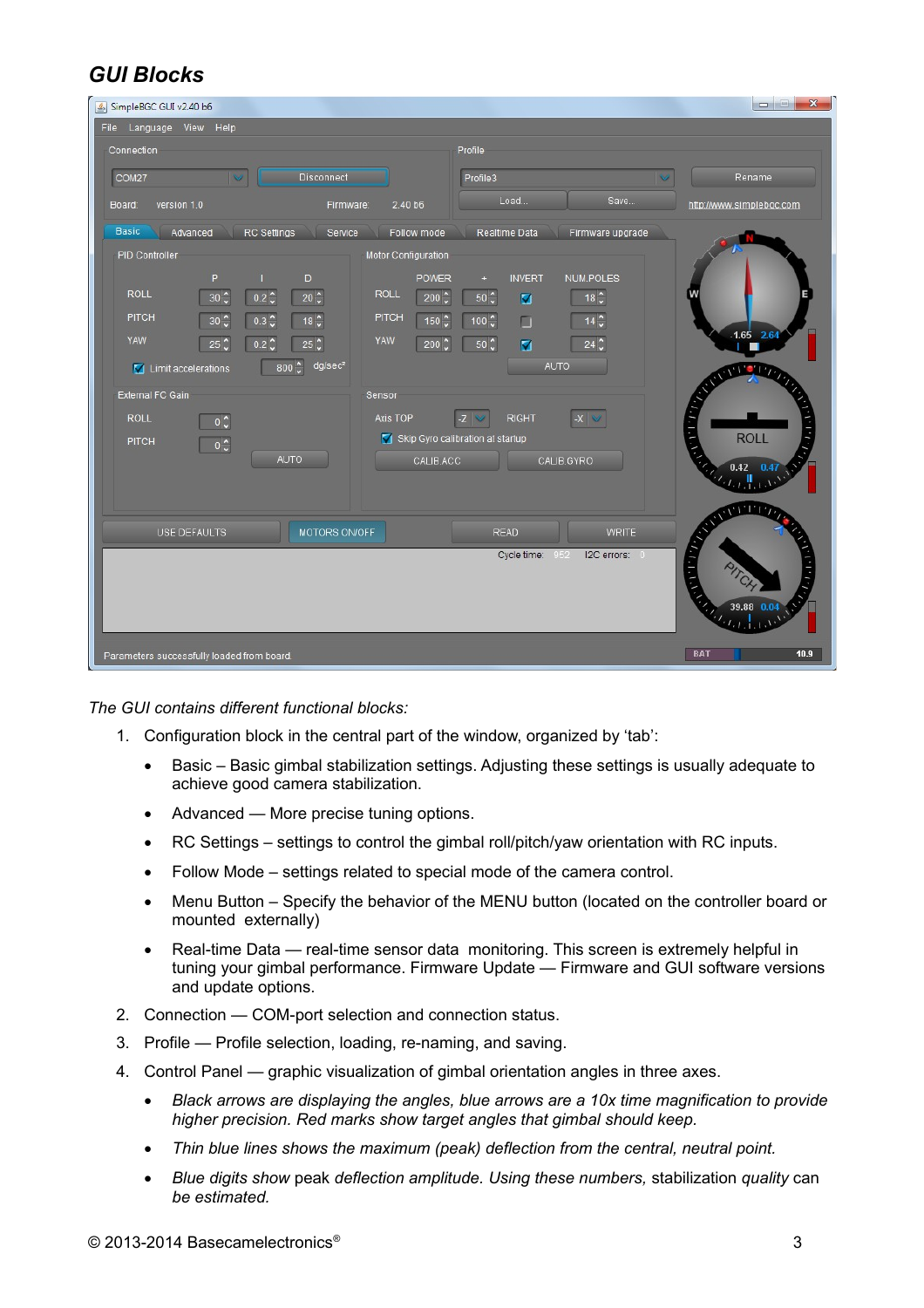- *Vertical red bars to the right of the scales show actual power level, from 0 to 100%.*
- 5. READ, WRITE, RESET TO DEFAULTS buttons, and button to toggle motors state.
- 6. At the bottom of the screen, tips, status or error messages (in red color) are displayed . Overall cycle time and I2C error count is also displayed.
- 7. Battery voltage indicator with warning sector.

## *Basic Settings.*

Note: Before tuning your controller, install the camera into the gimbal firmly and ensure your gimbal's center of gravity is leveled as much as possible.

- **P,I,D PID regulation parameters for all axes. .**
	- P describes the power of disturbance response. Higher values means a stronger response reaction to external disturbance. Raise this value until the stabilization quality of fast disturbances will be adequate. If the "P" value is too high, oscillations of the axis will start to be present. These oscillations will get worse if there are vibrations that reach the IMU sensor board. *If oscillations occur, raise the "D" parameter by 1 or 2 units, and then try to raise the "P" value again.*
	- D The "D" value reduces the reaction speed. This value helps to remove low-frequency oscillations. A "D" value that is too high can cause high-frequency oscillations, particularly, when the IMU sensor is exposed to vibrations.
	- $\circ$  I The "I" value changes the speed at which the gimbal moves to incoming RC commands and to move the gimbal back to neutral. *Low values result in a slow and smooth reaction to RC commands and to getting back to neutral. Increase this value to speed up the movement*
- **Limit Accelerations** this option lets to limit angular accelerations in case of hard RC or Serial control (useful to prevents jerks or skipped steps, smoother camera control, less impact on the multirotor's frame). The less is value, the smoother is camera rotation under control.
- **POWER** maximum voltage supplied to the motors (0 255, where 255 means full battery voltage). Choose this parameter according to your motor characteristics. *Basic tuning:*
	- Motors should not get to*o hot! Motor temperatures of over 80С will cause permanent damage to motor magnets.*
	- *A Power value that is too low will not provide enough force for the motor to move the gimbal and stabilize the camera adequately. A low power value will be most noticeable in windy conditions, when the gimbal is not well balanced, or if the gimbal suffers from mechanical friction.* Slowly lower the Power parameter to find its optimal value. Find the lowest value that still provides good stabilization and adequate holding torque.
	- Raising the power equals raising the "P" value of PID settings. If you raise the POWER value, you should re-tune your PID values as well.
- **"+" Additional power** that will be add to the main power in case of big error (caused by missed steps). It helps to return camera to the normal position. If main power + additional power is greater than 255, the result is limited to 255.
- **INVERT** reverse motor rotation direction. It's extremely important to choose the correct motor rotation direction to not damage your gimbal. To determine the correct direction, set the P, I, and D values to 0 and the POWER values to 80 (or higher if your motors don't produce enough force to hold/move the camera). Level the camera tray horizontally and click the AUTO button in the "Motor configuration" settings. The gimbal will make small movement to determine correct motor rotation direction. Wait for the calibration procedure to complete. Then, re-set your PID values and tune your Power values.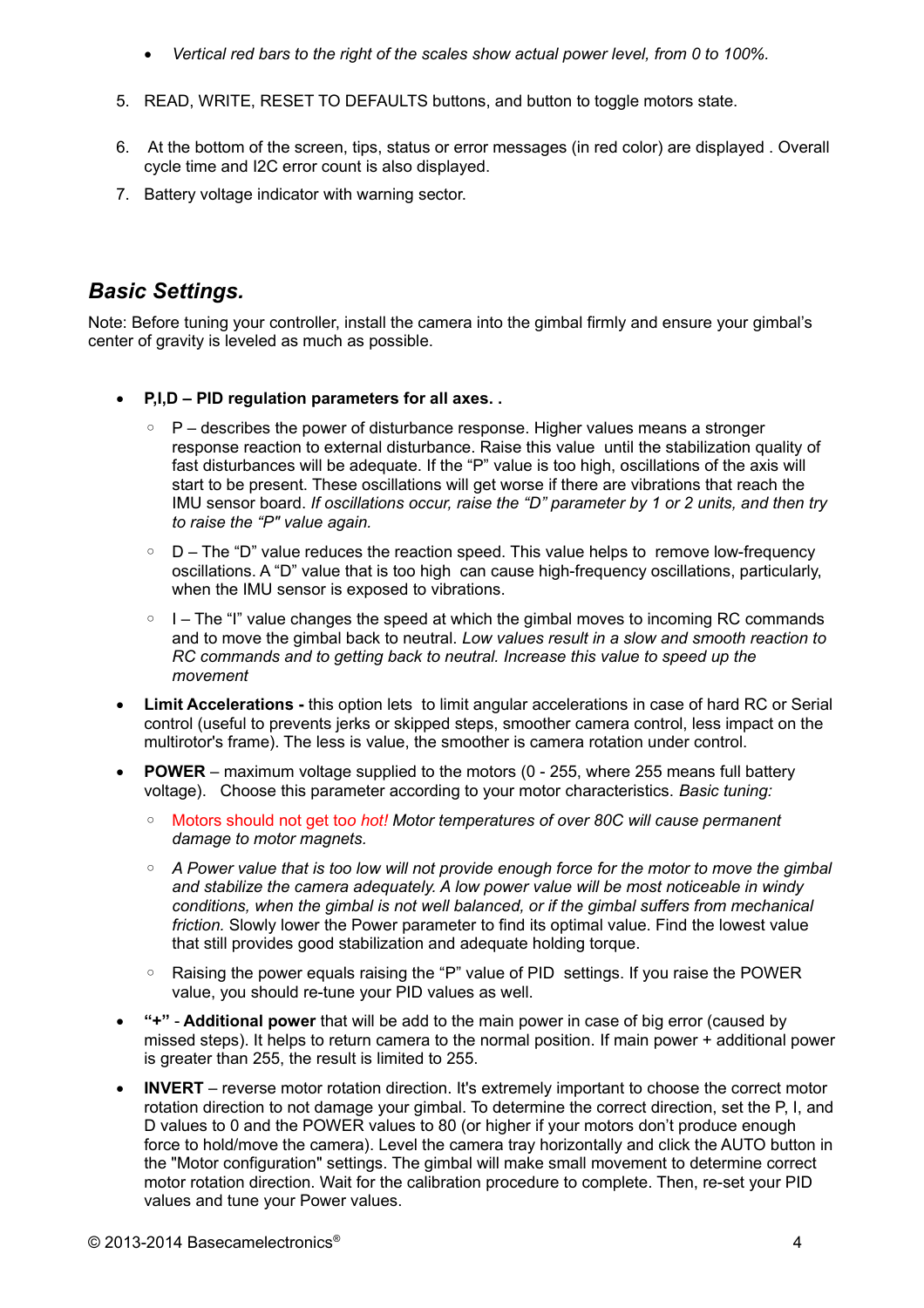- **NUM.POLES** Number of motor poles. This value needs to be equal to the number of magnets in your motor's bell. During the "auto" calibration process described above, this value is automatically detected. However, this value is sometimes not correctly determined during the "auto" calibration process and will need to be verified and possibly corrected manually. Most brushless gimbal motors are built with 14 poles (or magnets) and utilize a DLRK winding scheme. Count your motor magnets and enter this value if the value is not correct in the GUI.
- **External FC Gain** Gain value for matching the gimbal data from your flight controller (optional). For better stabilization and utilization of some additional features, the knowledge about the frame inclination angles is required. SimpleBGC IMU doesn't provide such information. Most of FC have servo outs for connecting gimbals. This outs should be connected to SimpleBGC controller through EXT\_ROLL and EXT\_PITCH inputs.
	- Activate gimbal outs in FC and set range limits for angles you generally fly (for example ,+- 30 degrees of frame inclination should equals full servo range about 1000-2000).
	- Deactivate all filters and smoothing of FC gimbal settings (if present).
	- In the **RC-settings** tab, make sure that inputs EXT\_ROLL, EXT\_PITCH doesn't used to control gimbal. (i.e. are not chosen as source for any other RC control task).
	- In **REALTIME DATA** tab, check availability of EXT\_FC\_ROLL, EXT\_FC\_PITCH signals, and make sure they are split to axes correctly. (Frame roll angle tilting should cause EXT\_FC\_ROLL change in approximately 900..2100 range. The same is for pitch.)
	- Connect power supply, and setup stabilization as described above (tune POWER, INVERT, PID)
	- Push **AUTO** button in **FLIGHT CONTROL GAIN** group, and smoothly incline copter frame to different directions by all axes for 10-30 seconds.
	- Push **AUTO** button again to complete calibration. (Calibration will stop automatically after some time too). New gains will be written into EEPROM and shown in the GUI.

**NOTE :** You may skip this step and leave zero values at initial setup.

- **Sensor** Specify your IMU sensor board's orientation and position on the gimbal . For a standard IMU sensor installation, look at the gimbal from behind just like the camera will view out from the gimbal. Viewing the gimbal in this way, the UP and Right direction will match the Z and X axis. You can place the IMU sensor in any direction, keeping its sides always parallel to the motor axis (be very accurate here, it is a very important to precisely align the sensor and mount it firmly). Configure your IMU orientation in the GUI. The correct configuration should result in the following:
	- Camera pitches forward the PITCH arrow spins clockwise in the GUI.
	- Camera rolls right ROLL arrow spins clockwise in the GUI.
	- Camera yaws clockwise YAW arrow spins clockwise.



◦ **Skip Gyro calibration at startup** - With this option, the board starts working immediately after powering it on, using the saved calibration data from last gyroscope calibration call.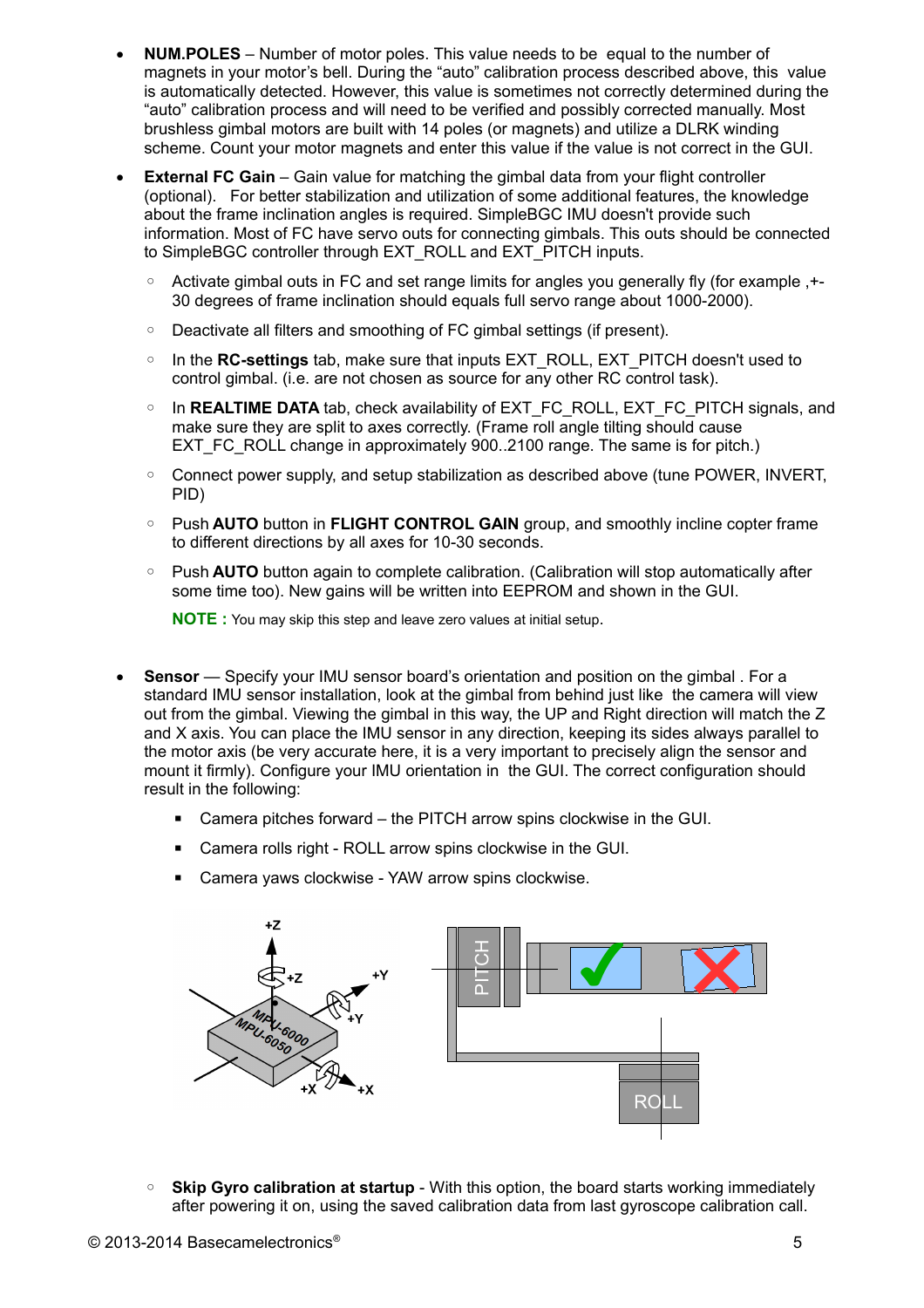However, stored calibration data may become inaccurate over time or during temperature changes. We recommend you to re-calibrate your gyro from time to time to ensure the best performance.

## *RC Settings tab*

- **RC Input Mapping** here you can assign hardware RC inputs to virtual control channels. There are 4 hardware inputs provided on the board for RC Radio control connections, which you can assign to control any of three channels, one for each axes, and one command channel. If control for an axis is not needed, leave the option at "no input".
- RC ROLL pin mode set this mode to "Normal" if you want to use PWM or Analog signal. Set to Sum-PPM if you want to use SumPPM signal from the receiver. SumPPM is a PWM format modification, in which every channel transmits sequentially through one cable. If your receiver has SumPPM signal out, connect it to RC\_ROLL input. (Read your receiver instructions to be sure it has SumPPM out).
- **Mode of operation** you can choose one of three input signal formats:
	- **PWM** Pulse Width Modulation. Most widespread RC output/input signal type.
	- **Analog** analog input (voltage from 0 to +5 volts). For example, joystick variable resistor provides such signal. Each RC port has Signal, +5V and GND pins. Connect Signal to center contact of variable resistor, +5V and GND to side contacts. Also you need to solder (or close jumper on different board versions) to supply RC port with +5V. Normally it is not closed, because RC may have its own power supply.
	- **VIRT CH XX** In case of RC ROLL pin mode is set to "Sum-PPM", you can chose one of the eight RC channels.
- **Control channels:**
	- **ROLL, PITCH, YAW** controls the position of the camera
	- **CMD** allows to execute some actions. You can configure 2- or 3-position switch on your RC for specified channel, and assign it to CMD channel. Its range is split in the 3 sections : LOW ,MID ,HIGH. When changing the position of your RC-switch, signal jumps from one section to another, and assigned command is executed. The full list of available commands is described in the section "**MENU BUTTON"** of this manual.
	- **FC\_ROLL, FC\_PITCH** used to enter signal from an external flight controller. See "External FC gain" section for details.
- **RC Mix** you can mix 2 inputs together before applying to any of ROLL, PITCH or YAW axis. It lets to control the camera from the 2 sources (joystick and RC for example). You can adjust the proportion of the mix from 0 to 100%.
- ANGLE MODE RC stick will control the camera angle directly. The full RC range will cause a camera to go from min to max angles, as specified above. If RC stick doesn't move, camera stands still. The speed of rotation depends on the "SPEED" setting and the acceleration limiter setting.
- **SPEED MODE** RC stick will control the rotation speed. If stick is centered camera stands still, if stick is deflected, camera starts to rotate, but does not exceed min-max range. Speed is slightly decreased near min-max borders. Speed of rotation is proportional to stick angle and the **SPEED** setting. RC control inversion is allowed in both of control modes.
- **MIN.ANGLE, MAX.ANGLE** range of the angles controlled from RC or in Follow mode. To inverse the control, set higher value first, and lower value second. For example, if you want to configure a camera to go from leveled position to down position, set 0-90 (or 90-0 to inverse).
- **LPF** Control signal filtering. The higher is value the smoother is reaction to the stick commands. This filter cuts fast stick movements, but adds some delay.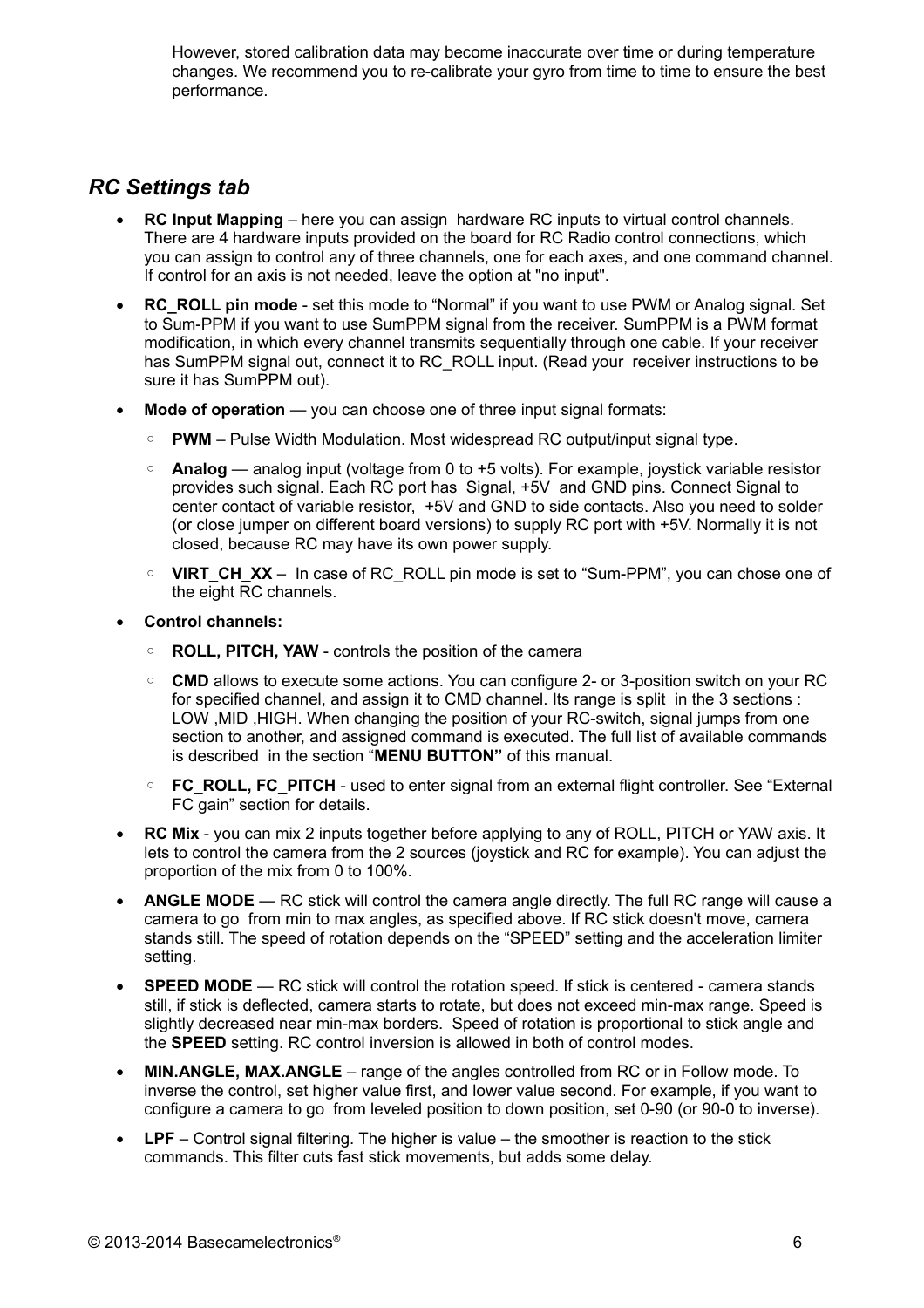# *Follow Mode*

There is a special control mode, when the camera "follows" for a tilting of the outer frame, but eliminates small frame jerking. Several modes of operation are possible:

- **Disabled** camera is locked to ground and may be rotated only from RC.
	- **Estimate frame angles from motors** it use magnetic field for rough estimation of frame tilting. Helps to increase the range of the frame angles where the gimbal's operation is stable. To proper operation in this mode, it is strictly required to calibrate **Offset** setting (see below). Like with the Follow mode, its not recommended to use this option in flight, its dedicated for hand-held systems only.
- **Follow Flight Controller** camera is controlled from RC together with the mixed signal from an external flight controller (FC). Almost every FC has servo outputs to drive a gimbal. It feeds the information about the frame angles to this outputs, in the PWM format that all servos understand. SimpleBGC can get this information and use it to control a camera. It is necessary to connect and calibrate external flight controller (see **EXT.FC GAIN** settings). After calibration you can setup the percentage values for ROLL and PITCH axis, so the camera will follow frame inclinations.
- **Follow PITCH, ROLL** this mode is dedicated to hand-held systems. FC connection is not required. In this mode, the position of the outer frame by PITCH and ROLL is estimated from the motor's magnetic field. This means that if motor skips steps, position will be estimated incorrectly and operator should correct camera by hands, returning it to proper position. You should use this mode carefully for FPV flying, because if the camera misses its initial direction, there is no chance to return it back automatically.
	- **Follow ROLL start, deg.** Set the angle (in degrees) of the camera PITCH-ing up or down, where the ROLL axis enters follow mode. Below this angle, ROLL is in lock mode.
	- **Follow ROLL mix, deg.** Set the range (in degrees) of the camera PITCH-ing, where the ROLL axis is gradually switched from the 'lock' mode to 'follow' mode (see picture)



**Hint:** *to completely disable follow for ROLL, set these values to (90, 0). To permanently enable follow for ROLL (regardless of the camera PITCH-ing), set values to (0, 0).*

**Follow YAW** – the same as above, except it can be enabled only for YAW axis. For example, you can lock camera by ROLL and PITCH axis by selecting "Disabled" option, but still control camera by YAW by enabling "Follow YAW" option.

There are additional settings to tune follow mode:

- **Deadband, degrees**: you can set the range where the rotation of an outer frame does not affect the camera. It helps to skip small jerks when you operate gimbal by hands.
- **Expo curve:** you can specify the strength of the control when outer frame declines from neutral position. For example: when the expo curve is enabled (i.e. is not flat), small or medium declination of an outer frame will cause very fine control even if I-term is configured high. But the strength of control exponentially grows when angles of declination becomes close to 60 degrees. It gives a big freedom in camera operation: from fine and smooth control to very fast movements.
- **OFFSET:** it is a very important to properly configure the initial position of the motor's magnetic poles, because all further calculations use this information. For YAW axis it allows to fine adjust a camera heading relative to a frame heading. For PITCH and ROLL axis there is an option to calibrate offset automatically. To do this, power on system, hold frame leveled, and press **AUTO** button. Don't forget to write setting when finished.

If the camera after power on is not leveled, you need to adjust the offset setting.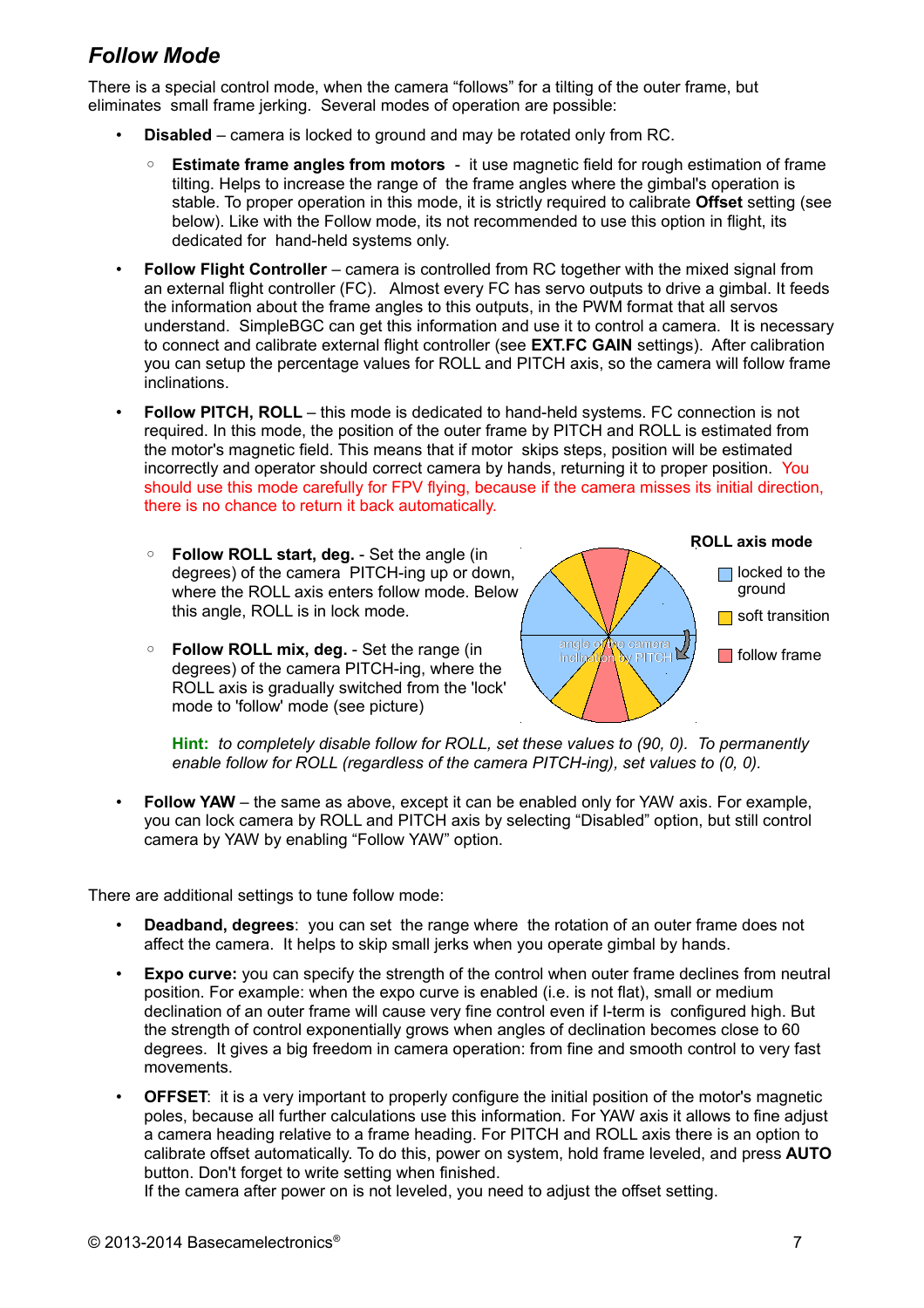

• **SPEED -** adjust the speed of the camera rotation in the follow mode. Don't set big values that motors can not handle (if motor does not produce enough torque, it will skip steps and synchronization will be broken). In this case, acceleration limiter may help to have big speed but do not miss steps.

#### **Operation in the Follow Mode**

At system startup in the follow mode, keep the frame horizontally and manually adjust the camera to the horizontal position, and adjust it's heading. Camera easily "jumps" between the magnetic poles, and when left near desired position, it will stick to home position automatically.

Gently rotate and tilt the frame. Turns within  $\pm 45^{\circ}$  will control the speed of the camera from 0 to 100%. Camera rotates in accordance with the **SPEED** settings until it's angles are not equal the frame's angles, or until given restrictions will be achieved.

If the camera moves unpredictably, perhaps its the wrong direction of rotation of the motors and you need to change the **Reverse** flag in the 'Basic' tab .

To achieve the smooth motion, increase the **LPF** parameter (in the 'RC' tab), increase **Expo curve**, and decrease the **SPEED** and the **Acceleration limits**. For more dynamic control, change these settings in the opposite direction.

In case of failure of stabilization due to external disturbances, the camera can completely lose synchronization with the frame . In this case, it is necessary to return it to the proper position by hands. IT IS VERY IMPORTANT to keep the frame horizontally, because at this point the frame's zero angles are calibrated.

You can switch between modes on-the-fly by activating different profiles. Camera will keep their position between modes.

### *Advanced tab*

- **AHRS** options influencing camera angle determination accuracy.
	- **Gyro trust** The higher is value, the more trust to the gyro data compared with the accelerometer data when estimating angles. It can reduce errors caused by accelerations during moving, but also decreases gyro drift compensation, resulting in horizon drift in time. For smooth flying, it is recommended to set low values (40-80), which will give more stable horizon for longer time. For aggressive flying, it's better to set higher values (100-150).
	- **Accelerations compensation** enable it to use a physical model of multirotor to compensate accelerations during flight. This option works only when external FC is connected and calibrated.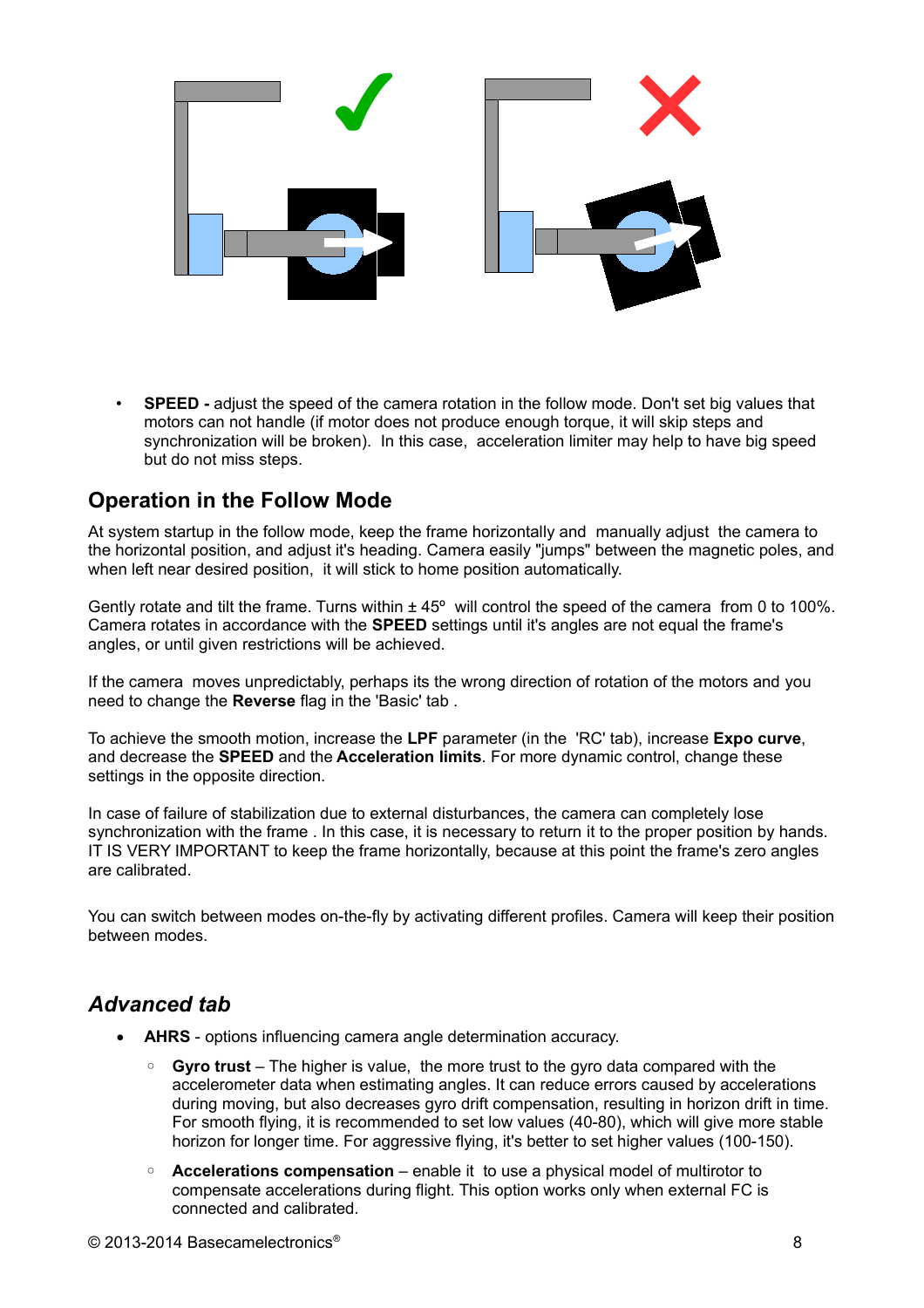- **Serial port speed** changes baud rate used for serial communication. Decrease it when using over-the-air serial adapters that can't work on maximum speed. The GUI can auto-detect the baud rate configured in the board.
- **PWM Frequency** sets the PWM frequency used to drive motors by power stage. Two modes are available : Low Frequency (in audible range) and High Frequency (outside audible range). In the high frequency mode it is necessary to increase the POWER setting a bit.
- **Motor outputs** you can assign hardware motor outs for any of stabilization axes. For example, you can use second controller for YAW stabilization and set it up this way: ROLL=disabled, PITCH=disabled, YAW=ROLL\_OUT, and connect a YAW motor to hardware ROLL\_OUT.

**Connection diagram:** [SimpleBGC\\_connection\\_diagram\\_2x](http://www.basecamelectronics.com/files/v10/SimpleBGC_connection_diagram_2x.pdf)

With a single controller you can stabilize and control any of two axes. With  $3<sup>rd</sup>$  axis expansion board is connected, you can stabilize and control all three axes.

**Connection diagram:** [SimpleBGC\\_connection\\_diagram](http://www.basecamelectronics.com/files/v10/SimpleBGC_connection_diagram.pdf)

- **RC Sub-Trim** allows to correct transmitter inaccuracy.
	- **ROLL, PITCH, YAW trim** central point trimming. Central point here is PWM 1500. It's better to trim it in transmitter. But in case of it is not possible (when using joystick, for example), you can use AUTO function in the GUI. Just place stick in center, and press AUTO button. Actual data becomes new center point. Press WRITE button to apply settings.
	- **Deadband** adjusts a dead band around neutral point. There's no control while RC signal is inside this range. This feature works only in SPEED mode, and helps to achieve better control by eliminating jitters of stick around neutral point.
	- **Expo curve** adjusts the curvature of an exponential function, that allows to get precise control from RC in the range of the small values, but rough and strong control near endpoints. Works only in SPEED mode.
- **Sensor**
	- Gyro LPF adjust filtering gyro data. It's not recommended to set values different than 0, because it will make adjusting PID controller harder. You can experiment with this.
	- **Gyro high sensitivity** Increase gyro sensitivity twice. Use this option for big-sized DSLR cameras, in case if your PID settings are close to upper limits, but stabilization still not good. Increasing gyro sensitivity equals to multiplying P and D values by 2.
	- **I2C Pullups Enable** turns ON built in I2C pull-up resistors for SDA and SCL lines. Use function on only if sensor doesn't work properly (i.e. there are too many I2C errors). *WARNING! Built in pull-ups can make sensor work better, but voltage levels exceed its limits and sensor may be damaged in very rare cases.*

### *Service tab*

#### **Menu Button**

If you've connected menu button to BTN connector on the controller, you can assign different actions to it.

Available actions:

- **Use profile 1..3** loads selected profile
- **Calibrate ACC** accelerometer calibration, works the same as button in the GUI.
- **Calibrate Gyro** gyroscope calibration.
- **Swap RC PITCH ROLL** temporary swap RC inputs from PITCH to ROLL. In most cases only one PITCH channel is enough to control a camera in 2-axis systems. Before a flight you can assign control from pitch channel to roll, and make a camera precisely leveled. Activating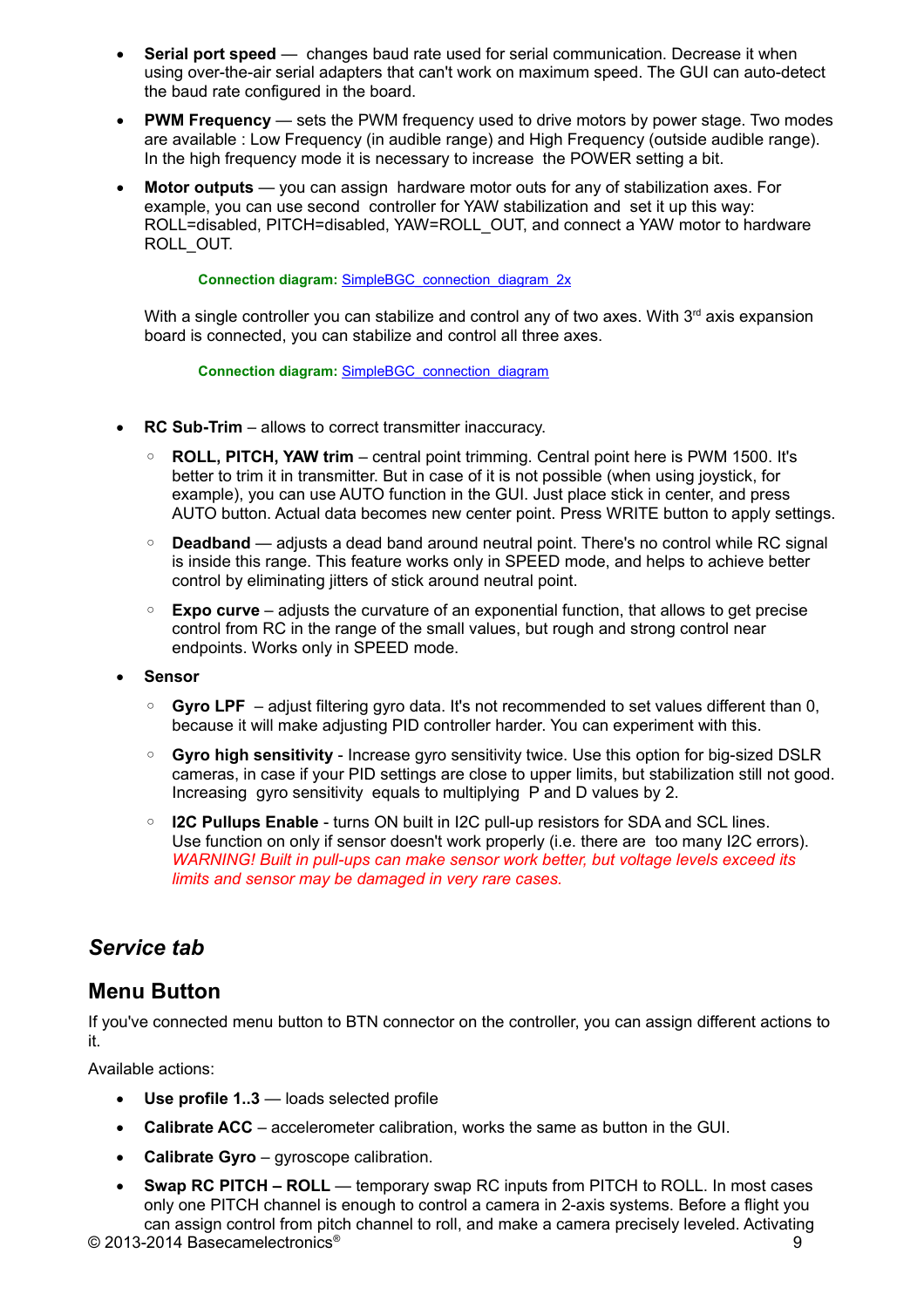this function again swaps channels back, and saves roll position in the static memory.

- **Swap RC YAW ROLL** like the previous.
- Set tilt angles by hand motors will be turned off, after that you can take the camera in hands and fix it in the new position for a few seconds. Controller will save and hold the new position. This function may be useful to correct camera position before flight if there is no RC control connected.
- **Motors toggle, Motors ON, Motors OFF** commands to change the state of the motors.
- **Reset controller**

### **Battery Monitoring**

On some latest board versions there is a voltage sensor installed to monitor the main battery voltage. It is used to apply voltage drop compensation (PID becomes stable during whole battery life-cycle), and to make low-voltage alarms and do the motor cut-off when the battery becomes discharged.

- **Calibrate -** adjust the rate of internal multiplier to make measured voltage more precise. You need a multimeter to measure the real voltage, than enter this value in the calibration dialog.
- **Low voltage alarm** set the threshold to make alarm when the voltage drops below it.
- **Low voltage stop motors**  set the threshold to stop motors when the voltage drops below it.
- **Compensate voltage drop** set this option to automatically increase the POWER parameter (which controls the output power goes to the motors), when the battery loose voltage due to discharge process.
- **Set defaults for** select the battery type to fill the fields above with the default settings for selected type.

**NOTE:** you can add the voltage sensor to old boards in DIY way, by soldering a voltage divider 33k/10k: 33k goes to the battery "+", 10k goes to the GND, and common point goes to the pin 19 of the 328p MCU (if this pin is grounded, de-solder it first).

#### **Buzzer**

On some boards there is an output to the buzzer. It is used to buzz on some events. Events are configured (turned ON or OFF) in the GUI. You can connect an active buzzer only (which has an internal sound generator), working from 5..12V, currents below 40mA (check this [Digikey product](http://www.digikey.com/product-search/en?pv14=930&pv14=124&pv14=123&FV=fff4000b,fff80047,38003f,38007b,38007c,38007e,3803a2,7040013,7040015,704001b,7040024,704002a,7040037,704003b,704003e,7040045,704005a,704005d,7040068,704006a,704007e,7040080,7040088,704008a,704008b,70400f3,70404b5,7680028,15d80006&mnonly=0&newproducts=0&ColumnSort=0&page=1&quantity=0&ptm=0&fid=0&pageSize=25)  [search](http://www.digikey.com/product-search/en?pv14=930&pv14=124&pv14=123&FV=fff4000b,fff80047,38003f,38007b,38007c,38007e,3803a2,7040013,7040015,704001b,7040024,704002a,7040037,704003b,704003e,7040045,704005a,704005d,7040068,704006a,704007e,7040080,7040088,704008a,704008b,70400f3,70404b5,7680028,15d80006&mnonly=0&newproducts=0&ColumnSort=0&page=1&quantity=0&ptm=0&fid=0&pageSize=25) for example)

**NOTE:** you can connect the buzzer to old boards in DIY way, by soldering its "+" wire to the pin 32 of the 328p MCU, and "-" wire to the GND.

#### *Realtime Data tab*

In this tab you can see raw sensor data stream, and logical RC input levels.

- **ACC\_X,Y,Z** accelerometer data.
- **GYRO X, Y, Z** gyroscope data. Helps to determine quality of P and D settings. Disturb gimbal by hand and see trace. If it looks like sine wave, D setting is too low and gimbal tends to lowfrequency oscillations. If some noise is always present even without any disturbance, D setting is too high and gimbal tends to high-frequency self-excitation.
- **ERR\_ROLL,PITCH,YAW** stabilization error graph. Same as peak indicators on the control panel and shows maximum deflection angle.

*Each graph can be turned on or off, scale can be adjusted for Y axis. You can pause the data transmission at any time.*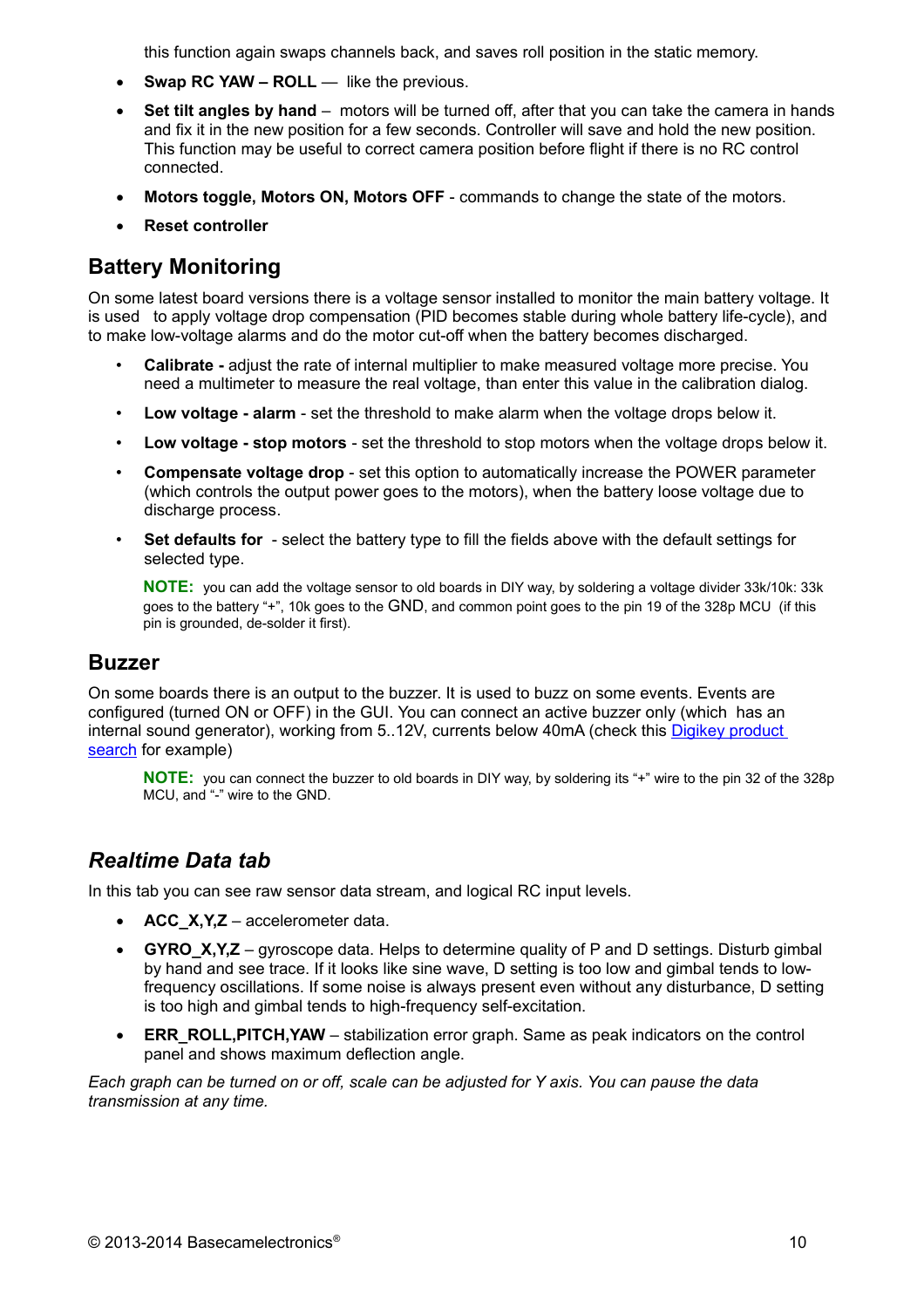## *Setup step-by-step sequence*

## **1. Adjusting the mechanics**

Mount the camera on the tray and balance the gimbal in all three axes. Stabilization quality is hardly connected to the balance quality. To check your balance, pick your turned off gimbal in hands. Make fast motions along all axes, trying to catch resonance point and swing the gimbal. If it is hard to do gimbal is balanced correctly.

**NOTE :** *With good balance and low friction, It's possible to scale down power consumption and keep good quality of stabilization*

If you rewound motors by yourself, it's recommended to check winding. Remove motors from gimbal, connect them to controller and set parameters P=0, I=0.1, D=0 for each axis and set enough POWER. Connect main power supply. Motors should spin smoothly, while rolling the sensor. Little jitter is normal due to magnetic force between rotor and stator ("cogging" effect).

Pay great attention to sensor installation. Its axes must be parallel with motor axes. Pay attention to mechanical links. They must be a VERY RIGID and backlash-free. Sensor provides feedback data for stabilization, and even any little freedom or flexibility will cause delays and low-frequency resonances. This can result in difficult PID setting, and unstable work in real conditions ( frame vibrations, wind, etc)

### **2. Calibrating the sensor**

Gyro is calibrated every time you turn controller on, and lasts about 4 seconds. Try to immobilize sensor (camera) as hard as you can in first seconds after powering on, while signal LED is blinking. After powering on you have 3 seconds to freeze gimbal before calibration starts.

If you activated option "Skip gyro calibration at startup", gyro is not calibrated every time and controller start working immediately after powering up. Be careful and recalibrate gyro manually, if you will notice something wrong with IMU angles.

#### **Calibrating Accelerometer**

You must perform ACC calibration only once, but it's recommended to recalibrate it from time to time or when the temperature significantly changes.

- **Simple calibration mode:** set sensor horizontally, and press CALIB.ACC in the GUI (or menu button, if it's assigned). LED will blink for 3 seconds. Try not to move sensor during calibration. At this step no matter how camera is leveled. You are calibrating the sensor, not the camera!
- **Advanced mode (recommended):** perform calibration in simple mode as above. Then turn sensor in order that each side of sensor looks up (6 positions at all, including base one). Fix the sensor in each position, press **CALIB.ACC** button in the GUI, and wait about 3-4 seconds, while LED if flashing. The order does not matter, but the base position always goes first (because the simple calibration cancels a result of advanced calibration). *You have not to press WRITE button, calibration data is written automatically after each step.*

**NOTE**: Precise *accelerometer calibration is a very important for horizon holding during dynamic flying or YAW rotation.*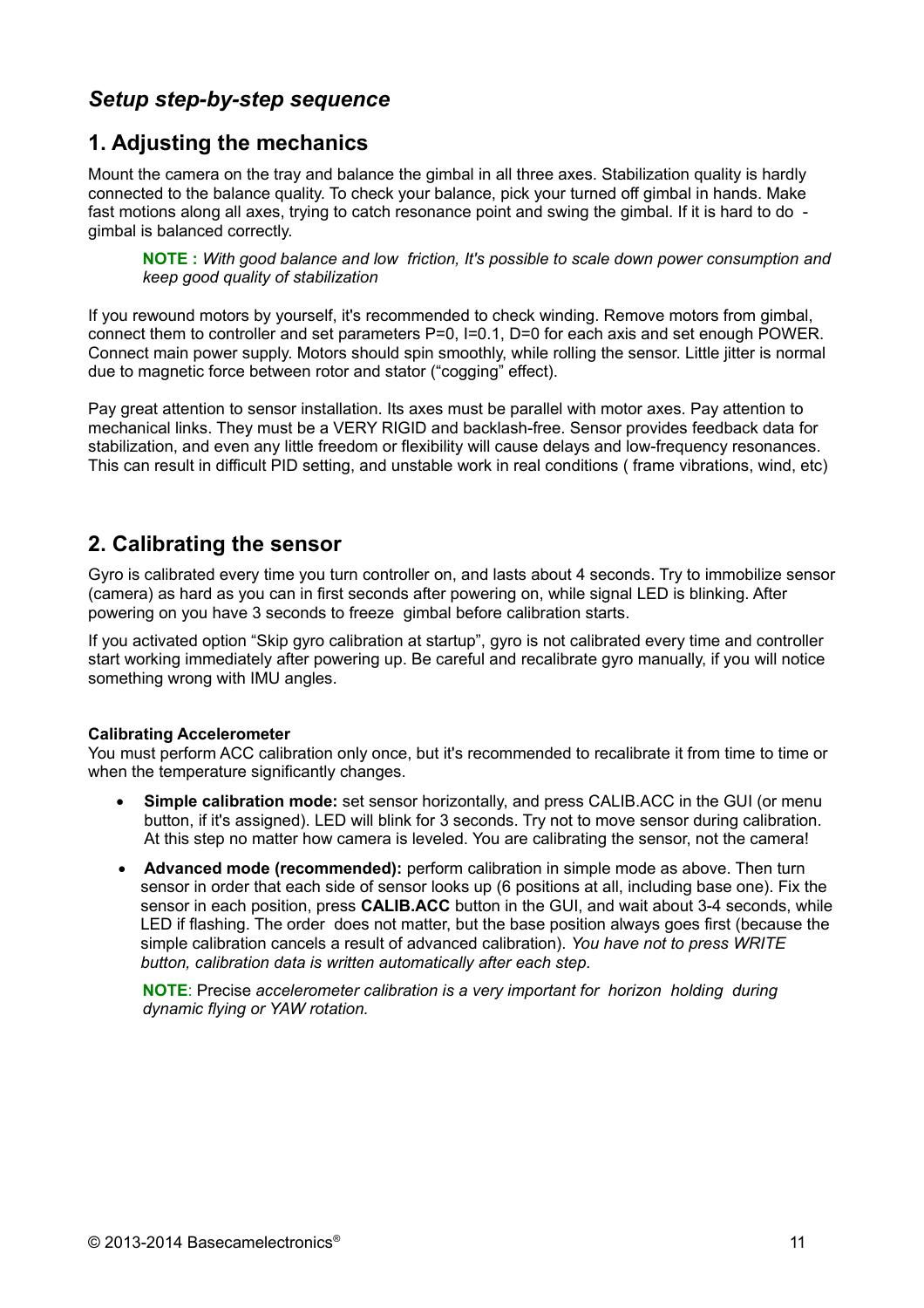

### **4. Tuning basic settings**

- Connect the main power supply.
- Set **POWER** according to the motor configuration (see recommendations above)
- Auto-detect number of poles and motors direction. Do not proceed to next step until proper direction will be detected!
- Adjust PID controller. To check stabilization quality, use peak indicator in the control panel (shown by the blue traces and blue numbers). Incline the frame by small angles and try to minimize peak values by increasing P, I and D to its maximum. You may use gyro data from Realtime Data tab to estimate stabilization quality, too. Better to tune PID with the "Follow Mode" turned OFF for all axes.

Suggested algorythm for PID tuning:

- 1. Set I=0.01, P=10, D=10 for all axes. Gimbal should be stable at this moment. If not, decrease P and D a bit. Than start to tune each axis sequentially:
- 2. Gradually increase P until motor starts oscillate (you may knock camera and see on the gyro graph, how fast oscillation decays). Increase D a little – it should damp oscillations, and decay time decreases. The lower is decay time, the better.
- 3. Repeat step 2 until D reaches its maximum, when high-frequency vibration appears (you may feel it by hands and see noisy line on the gyro graph). Current P and D values are maximum for your setup, decrease them a little and go to step 4
- 4. Increase I until low-frequency oscillation starts. Decrease I a little to keep gimbal stable. Now you found a maximum for all PID values for selected axis. Repeat from step 1 for other axes.
- 5. When all axes are tuned in static, try to move gimbal's frame, emulating a real work. You may notice that cross-influence of axes may make gimbal not stable. In this case, decrease a little PID values from its maximum for axes that looses

The result of good tuning – stabilization error is less than 1 degree when you slightly rock a gimbal's frame.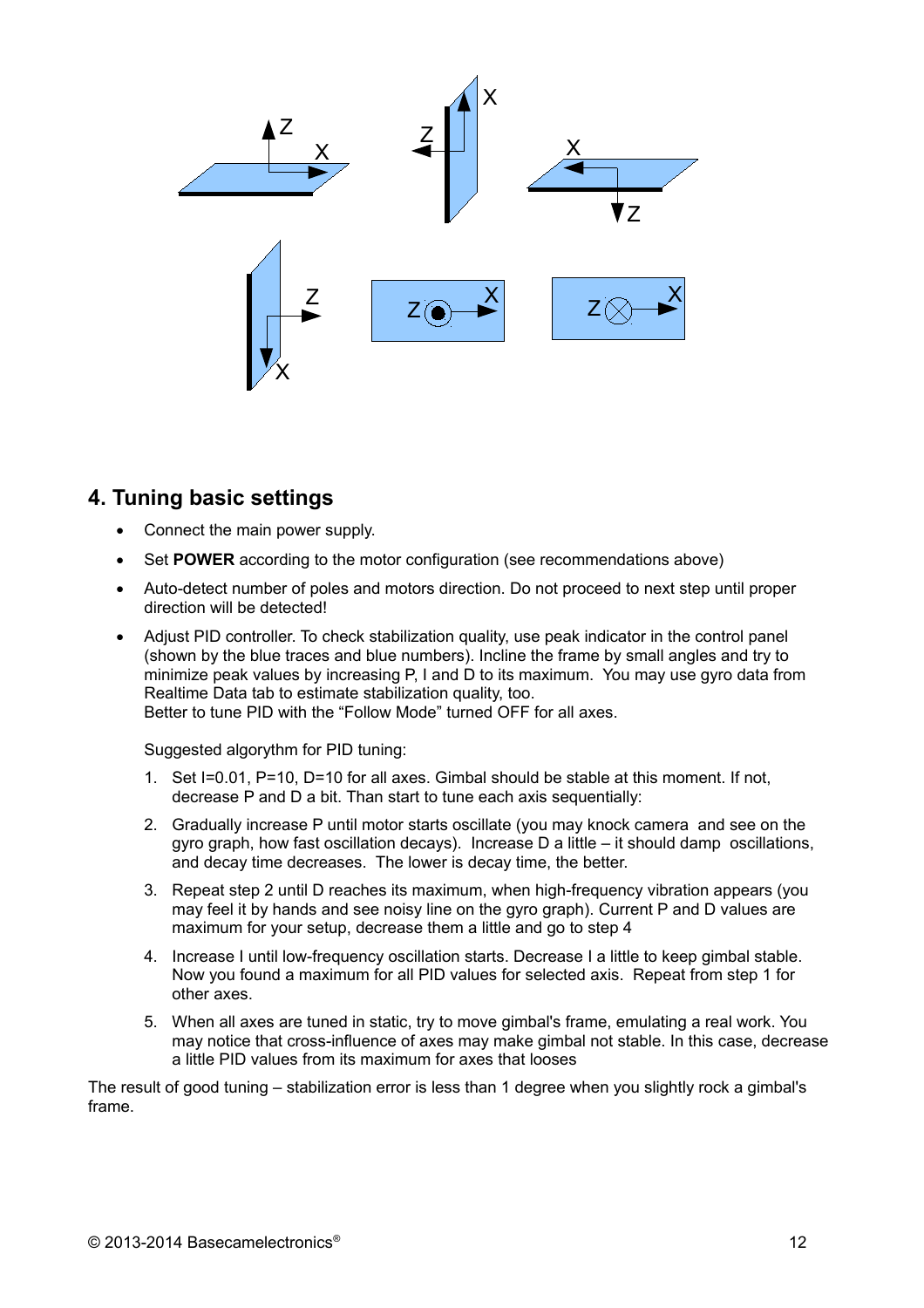# **5. Connecting and configuring RC**

• Connect one of the free receiver's channels to RC\_PITCH input, preserving right polarity

In the RC Settings tab:

- Set **SORCE**=PWM
- Assign RC\_PITCH input to PITCH axis
- Leave all other axes and CMD as "no input"
- For PITCH axis, set **MIN.ANGLE**=-90, **MAX.ANGLE**=90, **ANGLE MODE**=checked, **LPF**=5, **SPEED**=10 (not used in angle mode)
- Connect the battery to the main controller and receiver, and check that RC PITCH input receives data in the "Realtime Data" tab (slider should be blue filled and reflects to stick movement)

Now you can control the camera from your RC transmitter, from -90 to 90 degrees. If you are not satisfied with the speed of movement, adjust the **I-term** setting for PITCH in the "Basic" tab.

Try the SPEED mode and feel difference with the ANGLE mode.

Connect and tune remaining axes the same way, as required.

### **6. Testing gimbal in real conditions**

Connect controller to the GUI and turn ON multirotor motors, holding it above your head. Check the vibrations on the camera by using Realtime Data tab / ACC raw data. Try to decrease the level of vibrations using soft dampers.

**NOTE:** *Brushless motors versus traditional servos provide faster reaction, but less torque. That's why it's hard for them to fight against wind and air flows from props. If you are developing multirotor frame by yourself, try to avoid this influences (for example, lengthen arms a bit, or tilt motors away from center or place camera above props in case of H-frame). Also keep in mind, that when copter moves with high speed, an air flow is deflected and can affect the gimbal.*

# **Status LED**

There are 2 LEDs onboard. **Red** led lights when power is connected. **Green**/**blue** LED signals actual state of the system:

- LED is off pause before calibration, to take hands off or to level gimbal.
- **LED blinks slowly –** Calibration in action. Freeze gimbal during this process.
- **LED blinks fast** system error, stabilization cannot be performed. To check error description, connect to GUI.
- **LED is on** normal operation mode.
- **LED is on, but blinks irregularly** I2C errors appears.

Also, additional LEDs may present to signal serial communication on RX and TX line.

### **Connecting YAW expansion board.**

Main board contains only two motor drivers, and can stabilize two axes. Extension board allows to get stabilization for all three axes. It's connected with I2C and gets commands from main board.

No extra sensor is needed.

Connection diagram: [SimpleBGC\\_connection\\_diagram](http://www.basecamelectronics.com/files/v10/SimpleBGC_connection_diagram.pdf)

© 2013-2014 Basecamelectronics® 13